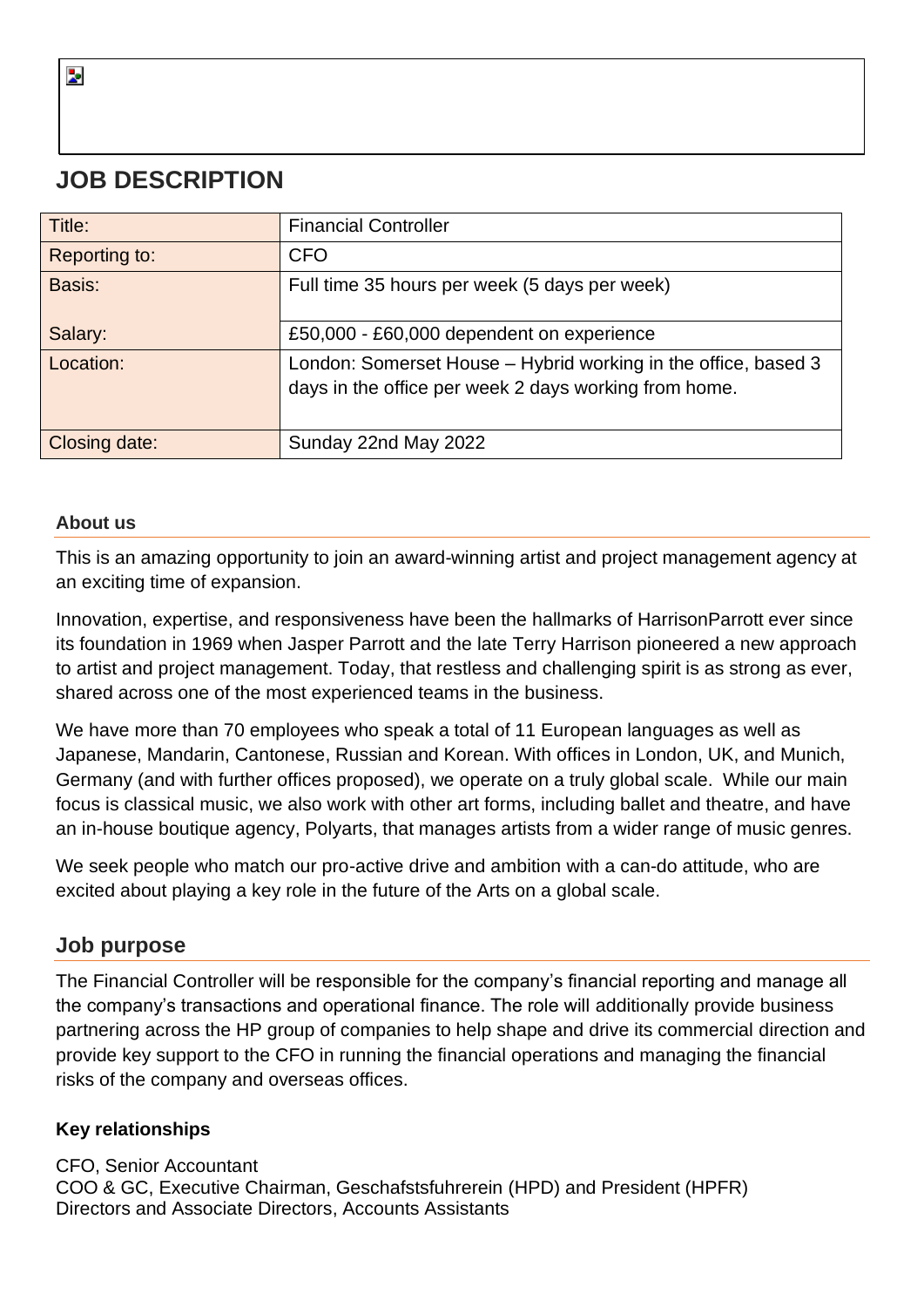### **HARRISON PARROTT**

Im

#### **Key accountabilities**

### **Leadership**

- Serve as an advisor to CFO on financial and business matters, and act as a role model and mentor to other staff within the accounts team and across the HP group
- Support CFO in driving continuous improvement in financial management, accounting, and reporting processes.
- Support execution of financial responsibilities on a weekly, monthly, and long-term basis,
- Contribute to the stewardship of a culture and ethos of financial probity
- Maintain relationships with key internal and external stakeholders, banks, auditors, and other financial advisors.
- Deputise for CFO internally and in representing the company at external meetings with IAMA and other relevant industry bodies
- Managing, mentoring, and motivating the accounts team

### **Business Partnering and Strategy**

- Act as financial business partner with all departments to ensure they are provided with and understand relevant financial information that enables them to make sound business decisions and support the timely preparation and management of annual budgets.
- Partner with operational team heads to stimulate behaviours across the company to establish a value attitude and achieve strategic and financial objectives.
- Collaborate with CFO in financial assessment of potential major projects and other business initiatives
- Advise the CFO, COO and Board on financial strategies

### **Financial Accounting and Reporting**

- Work with CFO in defining and implementing appropriate financial controls and policies across the HP group.
- Work with CFO to drive efficiency and oversee the maintenance of accurate and timely recording and reconciliations in finance operations
- Work with CFO to focus finance and accounting functions to allow attention on value enhancing activities
- Project manage implementation and continual improvement of all financial systems.
- Ensure the completion of bank and balance sheet reconciliations
- Lead on all aspects of the group financial reporting (including potential new offices) with special responsibility for HP Germany and HP France, timely preparation of company and group management accounts, and the effectiveness of local accounting support.
- Provide project accounting on timely preparation and reconciliation for all tours and projects
- Oversee the preparation of year-end statutory accounts in readiness for audit, ensuring that these are adequately supported by the underlying books and records of HP
- Ensure compliance with financial and taxation reporting and control requirements.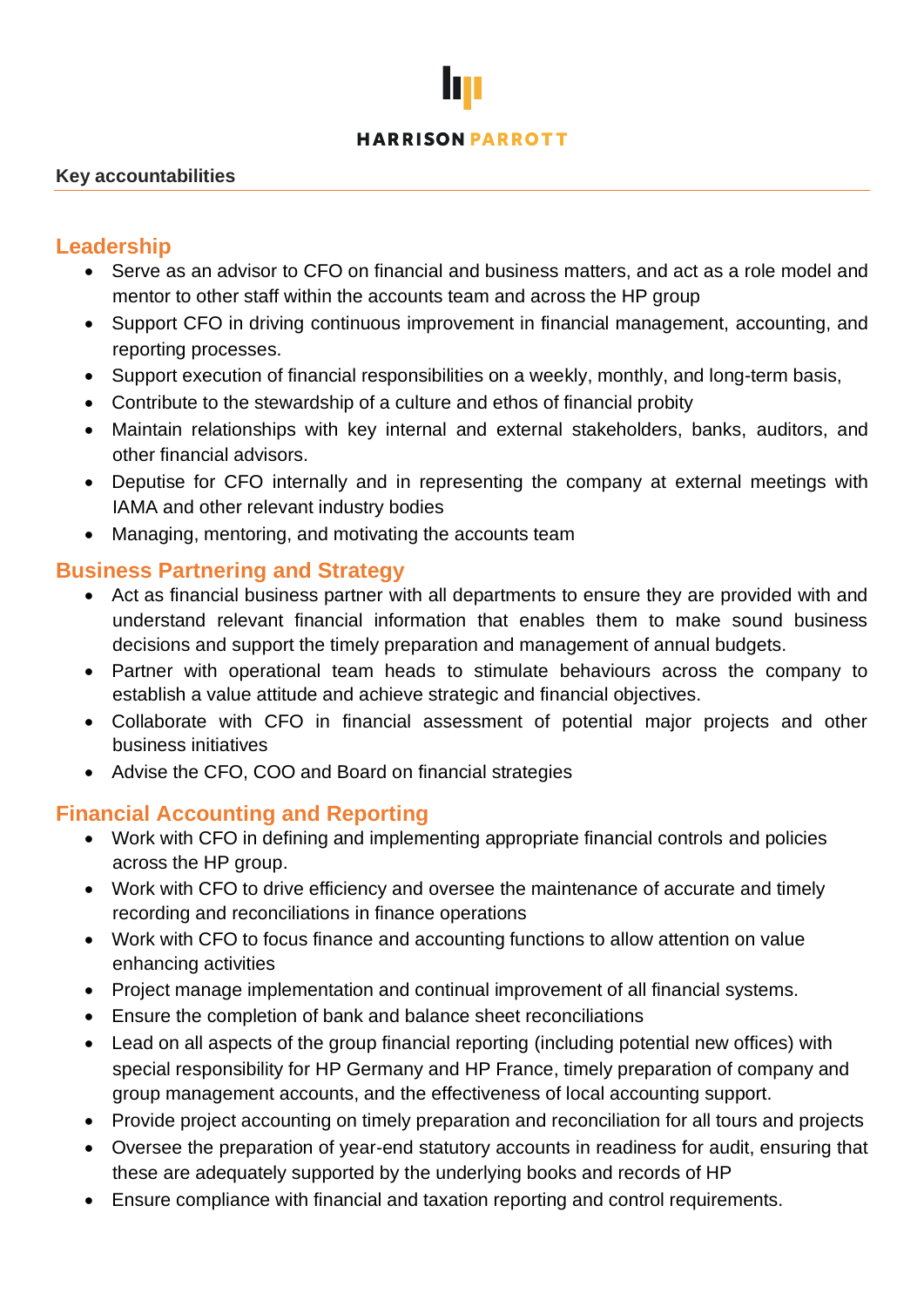

Im

- Preparation and submission of VAT returns
- Work with CFO to ensure adequate assessment and mitigation of risk and compliance with applicable regulatory and other statutory requirements including all necessary insurance related matters with CFO

# **Management Accounting and Reporting**

- Maintain an overview of the financial cycle; in particular, expenditure and income patterns including budgeting/forecasting, management & monitoring, and preparing timely and comprehensive monthly management accounts
- Provide detailed variance analysis and investigations comparing results to budget/forecast on a group, company, and departmental/team level
- Collaborate with CFO in developing effective performance measures that support the company's strategic direction, benchmarking, and reviews of value for money

# **Client (Artist) Accounting and Reporting**

- Maintain client invoices and recording details of payments received on client's account
- Maintain client cashbook records, completing bank reconciliation and investigating anomalies
- Prepare and distribute client statements
- Oversee client payments or chase for monies due from clients
- Preparation and submission of withholding tax for clients
- Manage queries related to tax/VAT

### **Treasury Management**

- Produce cashflow statements and forecasts at group level and exercise proactive treasury management within agreed guidelines and policies
- Manage cash and liquidity at group level
- Negotiate with the bank for lines of credit or other financial services as required and appropriate.
- Preparing cashbook records, completing bank reconciliation, and investigating anomalies
- Oversee payment runs prepared by the team

## **Risk Management and Compliance**

- Monitor and oversee appropriate risk management procedures, policies and disaster recovery procedures relating to finance operations.
- Ensure effective internal financial audits carried out regularly and reported to management. Support the Directors with ad hoc strategic financial issues.

## **Ad hoc**

• Support all staff with ad hoc financial issues and/or tasks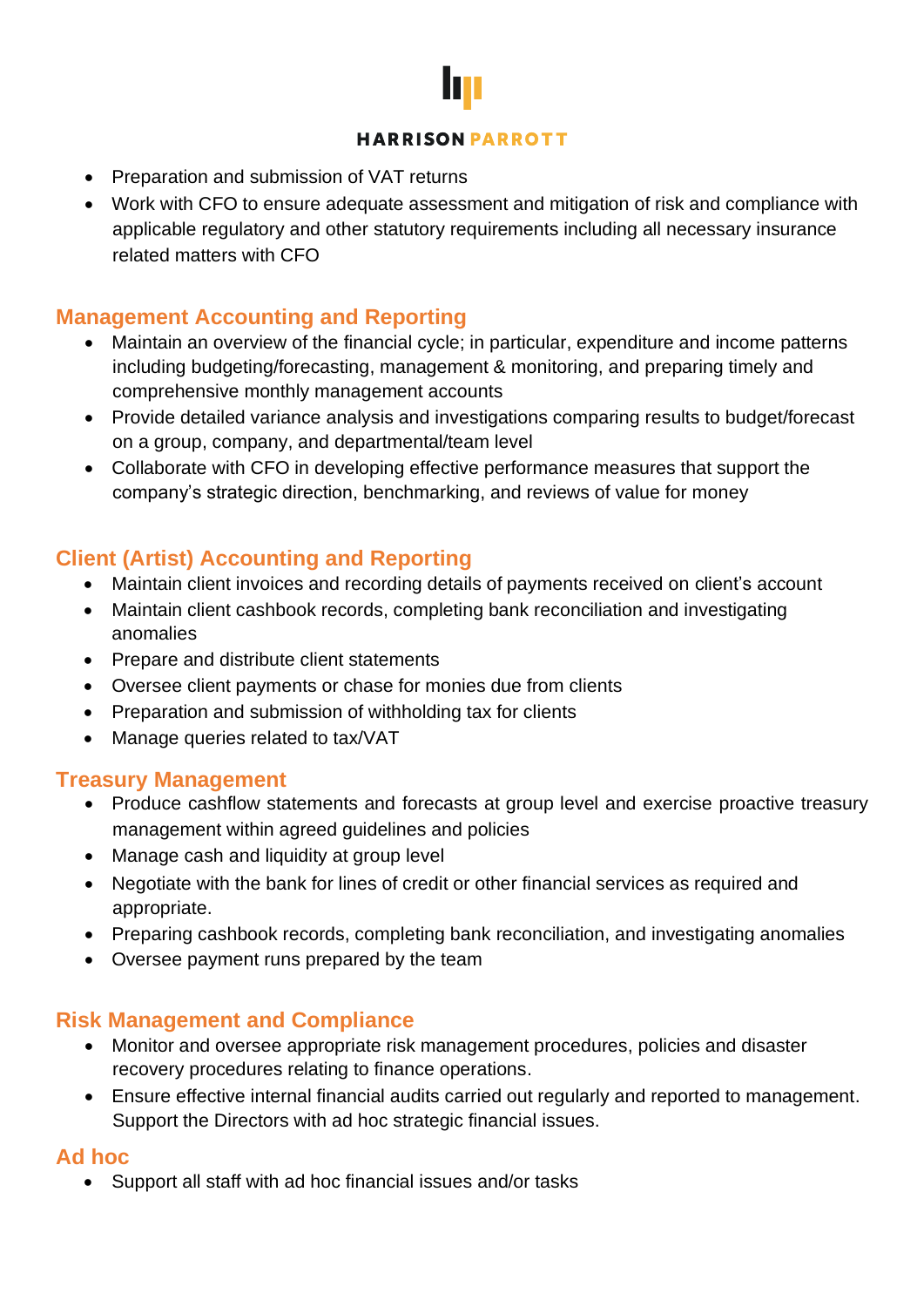

Im

#### **Benefits**

- 25 days of paid holiday per year (pro-rated) in addition to statutory bank and public holidays. 5 of these days are to be taken during the office closure period in December.
- Company Pension Scheme.
- Annual ticket allowance for HarrisonParrott artist events.
- Employee Assistant Programme.
- Plus Somerset House residents benefits: I love Covent Garden Card Northbank Privilege Card Corporate rate at Waldorf Fitness First Community membership rates at King's College Gyms Covent Garden Physio – Introductory rate. 10% off

#### **Additional Information**

Completed applications are to be sent to **hr@harrisonparrott.co.uk** before/on the closing day specified and must include your completed application form, CV and equal opportunities form.

An initial telephone interview may be possible if you are currently living outside the UK. Please note the essential requirements listed below when completing your application.

# Person specification

| <b>Qualifications</b>                               | <b>Essential:</b> | Desirable:   |  |  |
|-----------------------------------------------------|-------------------|--------------|--|--|
| Educated to undergraduate degree level              |                   | $\checkmark$ |  |  |
| ACA qualified or equivalent                         |                   | $\checkmark$ |  |  |
| <b>Experience</b>                                   |                   |              |  |  |
| Management of small cross disciplinary teams        | $\checkmark$      |              |  |  |
| Ownership of the budgeting process                  | $\checkmark$      |              |  |  |
| Filing of statutory accounts and other returns      | $\checkmark$      |              |  |  |
| Participation in a senior leadership team           |                   | $\sqrt{}$    |  |  |
| <b>Professional Knowledge</b>                       |                   |              |  |  |
| Knowledge of contractual negotiation and management |                   | $\checkmark$ |  |  |
| Knowledge of audit process                          | $\checkmark$      |              |  |  |